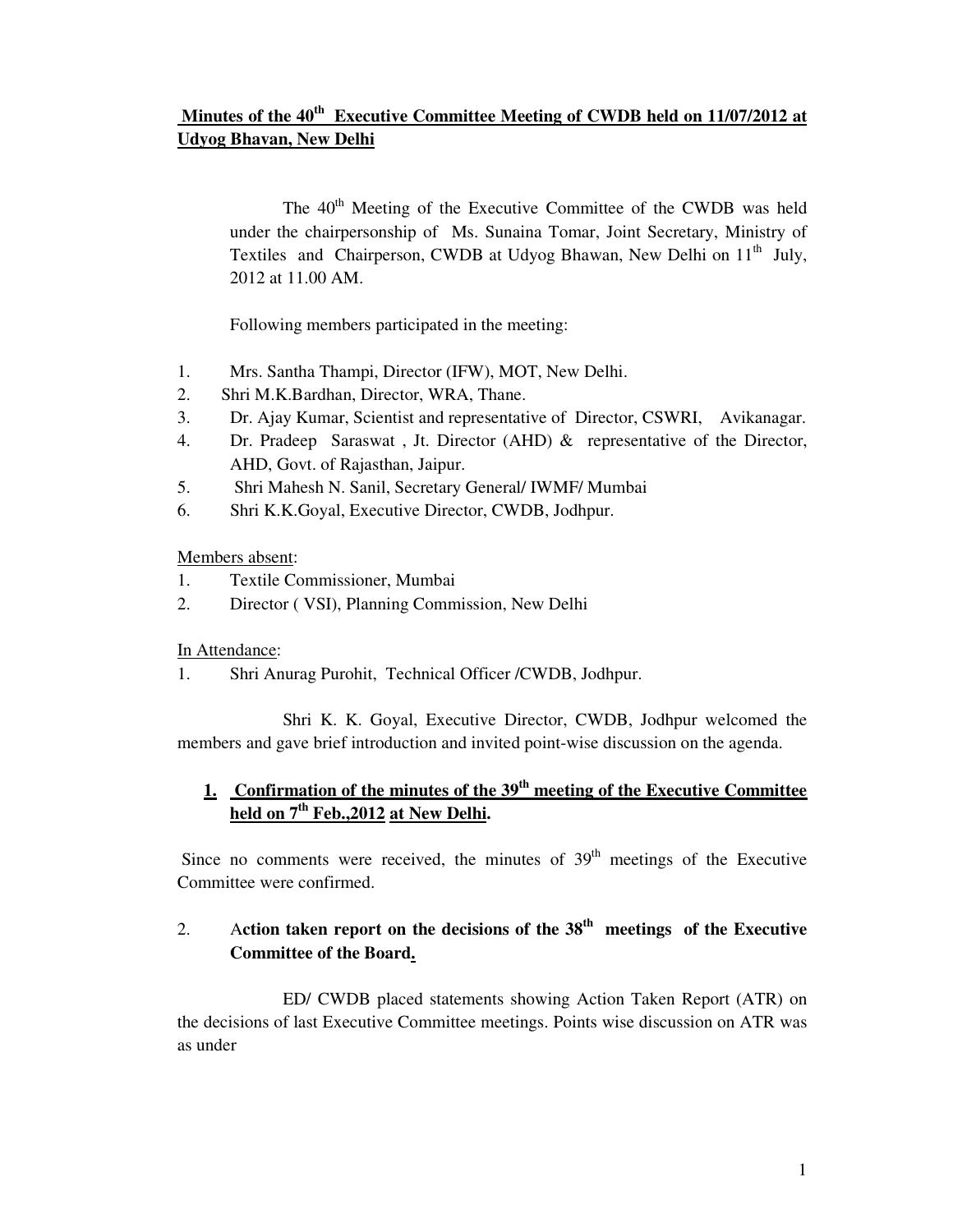- I. Regarding permission for procurement of machineries to M/s. Pureweave Fashion Pvt. Ltd., Srinagar, Chairperson and other members did not agree with the proposal hence proposal was dropped.
- II. Regarding progress Report on utilization of funds released to LAHDC, Leh under Revolving Fund scheme, Chairperson and other members were of the opinion that all the agencies to whom funds have been sanctioned should be asked to submit progress report including profit/ loss in the activity and whether the profit earned in the activity is again invested/used in wool procurement activity or not as part of revolving fund. Report to be submitted in 15 days.
- III. Regarding report of Committee formed for preparation of proforma for inviting applications from NGOs along with guidelines to decide grading cards, Chairperson was of the opinion that since at present projects are sanctioned to Govt. Agencies only, so it shall be considered later.
- IV. Regarding survey of Woollen Industry under HRD & Promotional Activities , Director/ WRA stated that A survey of whole Textiles Industry is being conducted by Office of Textiles Commissioner and there is no need of separate Survey. Other members were also of the same opinion and it was decided to drop the proposal of survey of Woollen Industry by CWDB separately.
- V. Regarding provision for creation of Wool/Woollen Yarn Bank in North Eastern region, ED/ CWDB stated that a workshop was conducted in Shillong to create awareness among Govt. Deptt. of North Eastern Region about CWDB. A proposal for creation of Wool Bank in NE region have been submitted by Handloom and Handicraft Board of Govt. of Arunachal Pradesh which is under scrutiny. No other proposal from any other agency have been received.
- VI. Regarding consolidated progress report of all sanctioned and running CFCs, Chairman directed that these CFC should be visited by CWDB staff frequently to know the benefit of these CFC to common man. It was also directed that time to time advertisement should be published in newspaper regarding facilities being provided by these CFC, so that general public/ Small Wool growers becomes aware about these centres and can take advantage of facilities created. ED/ CWDB was asked to submit regular report regarding CFC's use by the general public/ Small Wool Growers.
- **3. Discussion and approval of project proposals as recommended by 19th meeting of the project committee of the Board held on 3rd July,2012.**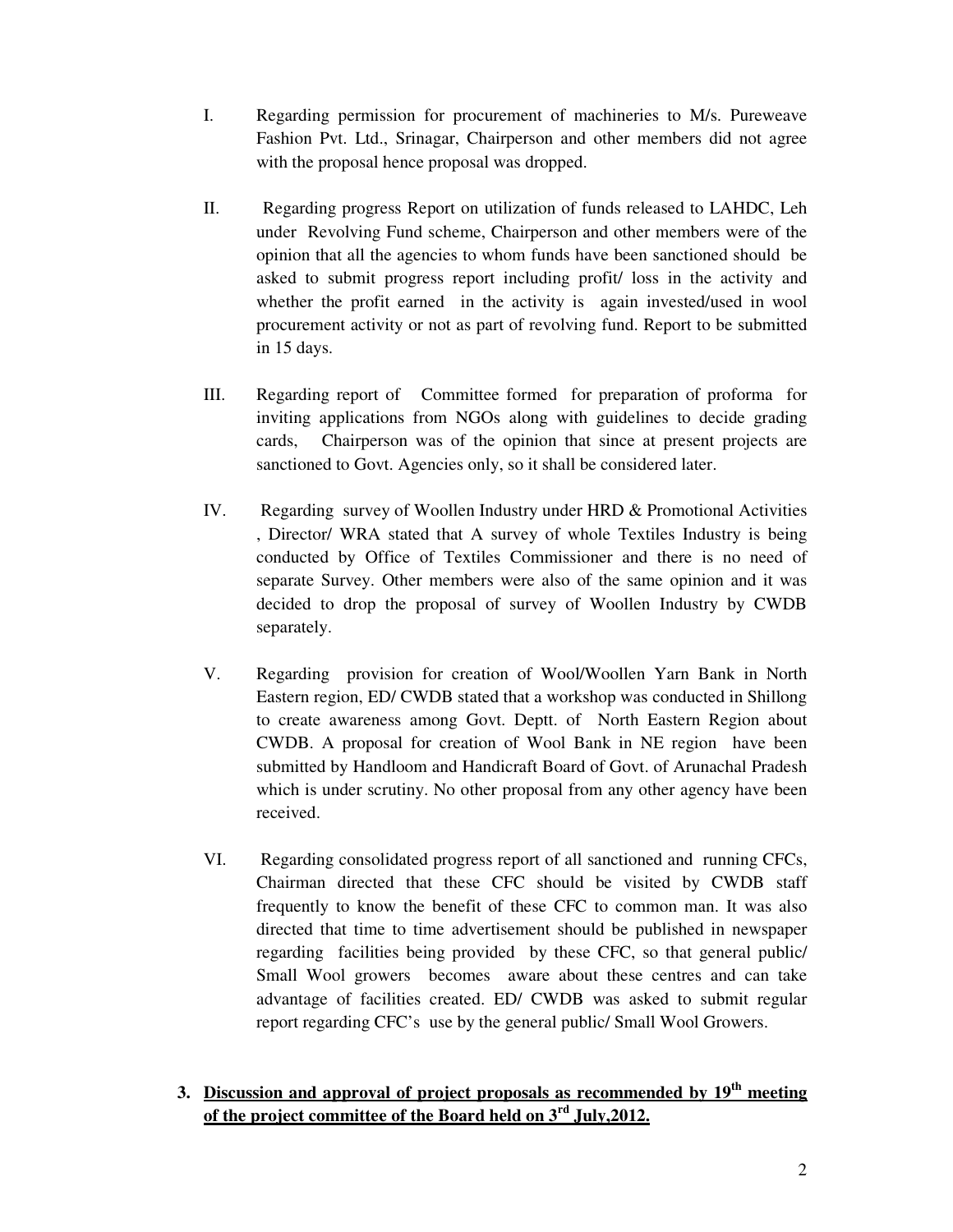Following project proposals as recommended by project Committee were approved by Executive Committee.

|           |                                 |                             | (Rs. in lakh)                              |  |
|-----------|---------------------------------|-----------------------------|--------------------------------------------|--|
| <b>SN</b> | Name of                         | No. of sheep                | Components of SWIS for under which         |  |
|           | <b>Agency</b>                   |                             | approval was granted                       |  |
| 1         | Karnataka Sheep                 | 1 lakh sheep of             | HC - Rs. $18 + 4(3+1)@22$ per sheep=       |  |
|           | & Wool Deve.                    | Ranebennur,                 | 22.00lac                                   |  |
|           | Corp., Govt. of                 | Haveri and                  | MFC-1center@2.5 lac                        |  |
|           | Karnataka,                      | Hangal districts.           | 2 Ram Raising unit@9.0lac=18 lac           |  |
|           | Banglore                        |                             | <b>Total-42.50 lac</b>                     |  |
| 2         | Andhra Pradesh                  |                             | HC- 2 lac sheep $@$ Rs.18/sheep= 36 lac    |  |
|           | Sheep & Goat                    | 2 lakh sheep                |                                            |  |
|           | Development                     |                             | 2 Ram raising Unit @ 9.0lac= 18 lac        |  |
|           | Cooperative Fed.                |                             | 30 sheep pen $@$ 0.10 lac per sheep pen= 3 |  |
|           | Ltd., Masabtank,                |                             | lac                                        |  |
|           | Hyderabad.                      |                             | Overhead, Survey & study, $@$ 4 per sheep  |  |
|           |                                 |                             | for 2 lac sheep= $8$ lac                   |  |
|           |                                 |                             | Total-Rs 65.0 lakhs                        |  |
| 3         | Uttarakhand                     | 1.0 lakh sheep              | HC-1.0 lac sheep@Rs.18/sheep=18 lac        |  |
|           | Sheep & Wool                    | of Chamoli,                 | Marketing, grading, overhead@10\sheep=10   |  |
|           | Development                     | Pauri,                      | $.0$ lac                                   |  |
|           | Board, Govt. of<br>Uttarakhand, | Pithoragarh,<br>Bageshwar,. | 1 Ram Rraising Unit@9.0lac= 9 lac          |  |
|           | Dehradun                        |                             | 60 sheep pen@0.10\sheep pen= 6 lac         |  |
|           |                                 |                             | <b>Total-43 lakhs</b>                      |  |
| 4         | Sheep                           | 2.00 lakh sheep             | HC-2 lac sheep\goat Rs.18 +4 $(3+1)= 22$   |  |
|           | Husbandry                       | and goat                    | per sheep = $Rs\,44.00$ lac                |  |
|           | Deptt., LAHDC,                  |                             | Feed supplement for 0.25 lakh sheep\       |  |
|           | Kargil District                 |                             | goat@3\animal for 90days= 67.50 lac        |  |
|           |                                 |                             | <b>Total-Rs 111.50 lac</b>                 |  |
| 5         | Sheep                           | 2.00 lakh sheep             | HC-2 lac sheep@ Rs. 18\sheep= 36 lac       |  |
|           | Husbandry                       | and goat of Leh             | Feed supplement- for 0.50 lakh sheep @     |  |
|           | Deptt., Ladakh                  | districts.                  | Rs. 270/- Total Rs. 135.00 lac             |  |
|           | Autonomous Hill                 |                             | Strengthening of existing 2                |  |
|           | Deve. Council,                  |                             | Sheep/Pashmina Govt. farms $. =$ Rs. 40    |  |
|           | Leh District                    |                             | lakh                                       |  |
|           |                                 |                             | 2 Ram Raising Units = $Rs. 18$ lakh        |  |
|           |                                 |                             | 500 Sheep/goat pens Rs. 50 lakh            |  |

# **I. Name of Scheme : Sheep & Wool Improvement Scheme (SWIS)**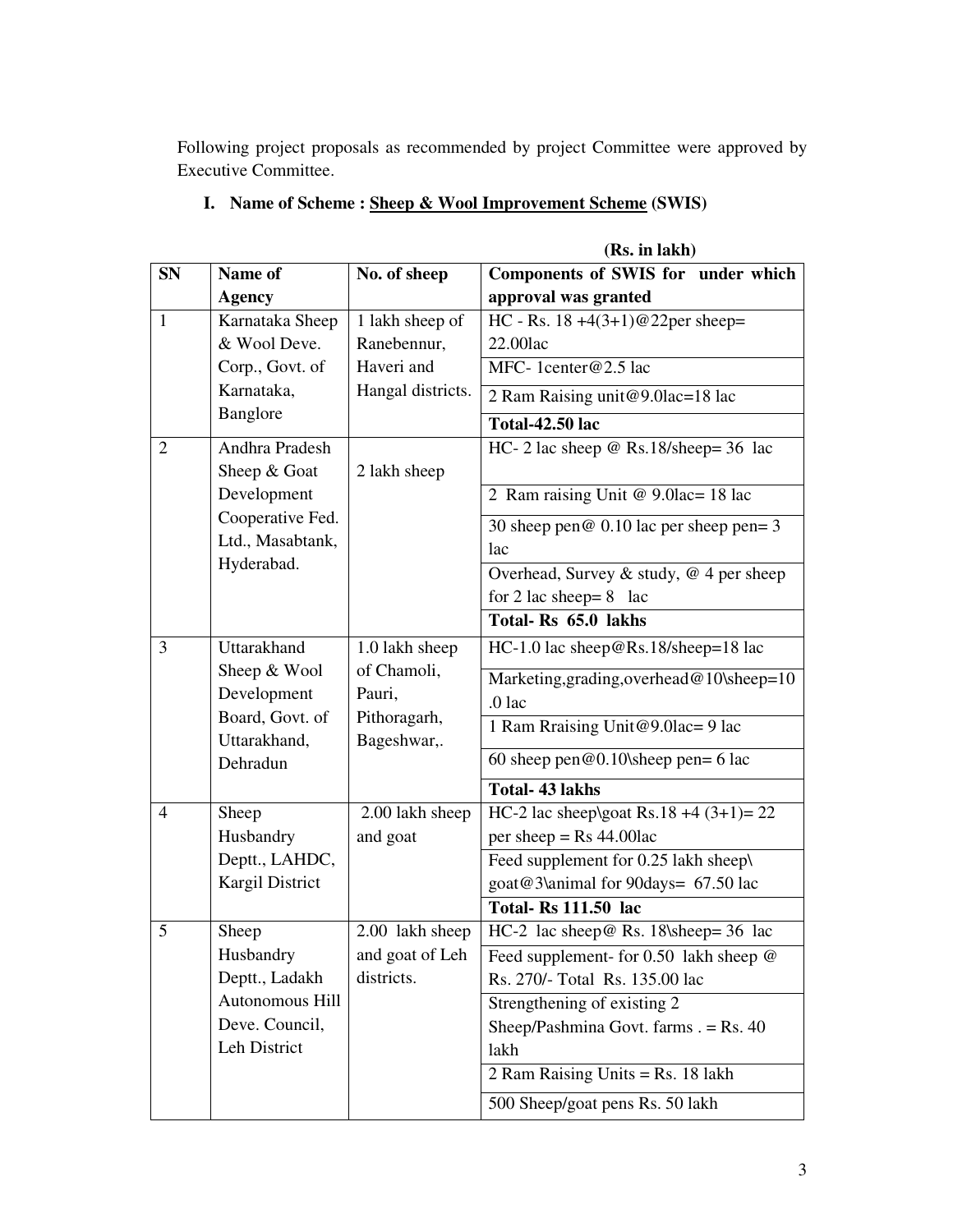|   |                       |                  | Total-Rs. 279 Lakh                             |
|---|-----------------------|------------------|------------------------------------------------|
|   |                       |                  |                                                |
| 6 | H.P. State Coop.      | $(i)$ Shimla &   | (ii) Chamba, Kangra, Kullu & Mandi             |
|   | Wool                  | Kinnaur          | districts                                      |
|   | Procurement &         | districts for    | HC-2.0lac $@$ 18 = Rs. 36 lac                  |
|   | Mkt. Fed. Ltd.,       | Rampur           | 2 lac sheep for Mkt, Gdg, overhead $@9=$       |
|   | Govt. of H.P.,        | Bushehri breed   | $18-15.33 =$ Rs. 2.67 lac                      |
|   | Shimla                | of sheep.        | <b>Total- Rs 38.67 lac</b>                     |
|   |                       |                  |                                                |
| 7 | J&K Sheep &           | 2.00 Lakhs       | HC-2 lac sheep Rs.18 per sheep = $36.00$ lac   |
|   | <b>Sheep Products</b> | sheep of         | Strength. of farm @ 20 lac for 1 farm = $20$   |
|   | Development           | Srinagar,        | <sub>l</sub> ac                                |
|   | Board, Govt. of       | Baramula,        | Overhead, Survey, study, marketing,            |
|   | J. & K.,              | Jammu and        | grading@10\sheep for 2 lac sheep=20 lac        |
|   | Srinagar.             | Kathua District. | Support of MPEC $@10$ lac for 2 center=20      |
|   |                       |                  | <sub>lac</sub>                                 |
|   |                       |                  | Total-Rs 96 lac                                |
| 8 | Central Sheep $\&$    | 1.00 lakh sheep  | HC-1.0 lac sheep $\omega$ Rs.18/ sheep and Rs. |
|   | <b>Wool Research</b>  | of Tonk, Ajmer   | 4 per sheep $(1+3)=22$ per sheep = Rs          |
|   | Institute,            | & Jaipur         | 22.00 lac.                                     |
|   | Avikanagar            | districts.       | Total 22.0 Lac.                                |
|   | Jaipur.               |                  |                                                |

#### **II. Angora Wool Development Project**

As proposals under Angora Wool Development scheme have not been invited through Open advertisements, Executive Committee do not approved these proposals and decided that these shall be invited fresh through open advertisements.

#### **III. Pashmina Wool Development Programme :**

Executive committee approved the proposal of LAHDC under Pashmina Wool Development scheme.

|  |  | (Rs. in lakh) |
|--|--|---------------|
|--|--|---------------|

| S.          | Name of Agency            | Project                | Fund Required                                |
|-------------|---------------------------|------------------------|----------------------------------------------|
| $\mathbf N$ |                           | Components/            |                                              |
|             | Ladakh<br>Autonomous Hill | Pashmina Buck          | Rs. 2000 per buck for 100 bucks = Rs. 2 lakh |
|             | Development               | Nutrition              | Rs. 3.00 for @ 270/- for 25,000 goat = Rs.   |
|             | Council, Leh              | Supplement             | 67.50 lakh.                                  |
|             |                           | <b>Health Coverage</b> | Rs. $10/-$ for 1 lakh goat = Rs. 10 lakh     |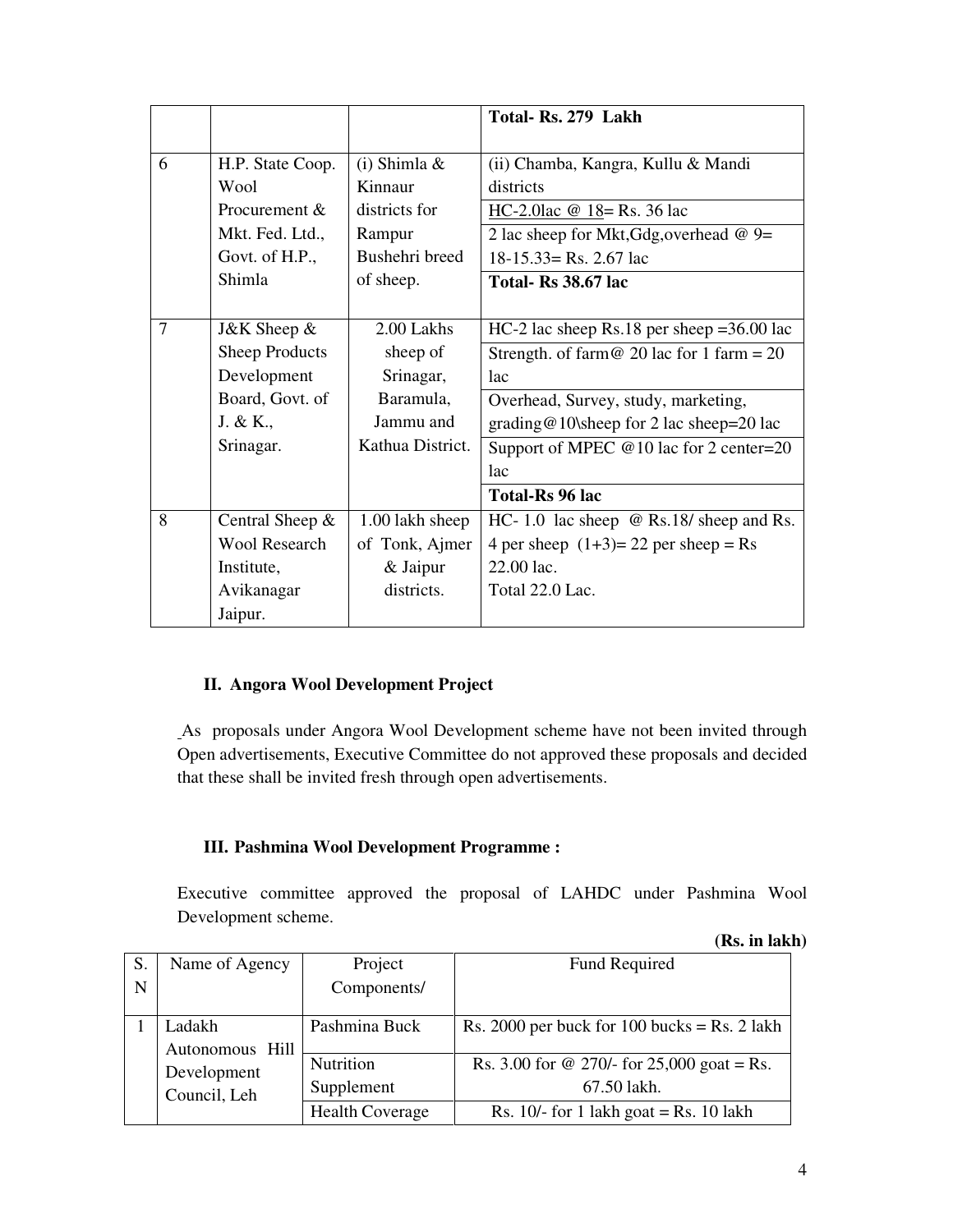|  | Pashmina combs | 200 each for $250$ combs = Rs. 0.50 lakh |
|--|----------------|------------------------------------------|
|  | training camps | Rs. 2.30 lakh for refresher course       |

The proposal under R&D activity for 'Expansion of Pashmina Goat Rearing Area in Non-Traditional Area of Kargil' was dot approved by Executive Committee.

### **IV. Project Proposal received from North East States**

Executive Committee approved following Woollen Expo ( HRD & Promotional Activities) to be held in NE Region

| S.<br>N      | Name of Implementing Agency                                                                          | Type of Expo<br>Hiring/Total<br>expo    | Place                                                                                                                              |
|--------------|------------------------------------------------------------------------------------------------------|-----------------------------------------|------------------------------------------------------------------------------------------------------------------------------------|
| $\mathbf{1}$ | Indian Chamber of Commerce North<br>East Regional office, 209, R.G.<br>Baruah Road , Guwahati-781005 | 1 Woollen Expo<br>@ Rs. 14.00<br>Lakhs. | Guwahati, Imphal,<br>Shillong & Gangtok (rest<br>Woollen Expos to be<br>approved later at the<br>success of first Woollen<br>Expo) |
| 2            | Deptt. of Handloom and Handicraft,<br>Govt. of Arun. Pradesh.                                        | Total 1<br>$Expo14.00$ lacs             | Itanagar (AP)                                                                                                                      |

Other Proposal for North East Region under Angora Wool Development Scheme were not approved by Executive Committee.

## **V. Quality Processing of Wool Scheme :**

After detailed discussion Executive Committee approved following three Common facility Centers for which proposals have been submitted by Govt. Agencies of Uttarakhand, J&K and Karnataka state.

|  | (Rs. in lakh) |
|--|---------------|
|  |               |

| <b>SN</b> | Name of I.A.             | Project Cost       | Name of Project      | Grant as per |
|-----------|--------------------------|--------------------|----------------------|--------------|
|           |                          |                    | Proposal             | scheme       |
|           |                          |                    |                      | norms        |
| A         | <b>Uttarakhand Sheep</b> | Project            | 20 Shearing          | 48.20        |
|           | and Wool                 | $cost = 50.00$ lac | Machine, 20 grinder, |              |
|           | Development              |                    | accessories,         |              |
|           | Board, Dehradun          |                    |                      |              |
|           |                          |                    |                      |              |
|           |                          |                    |                      |              |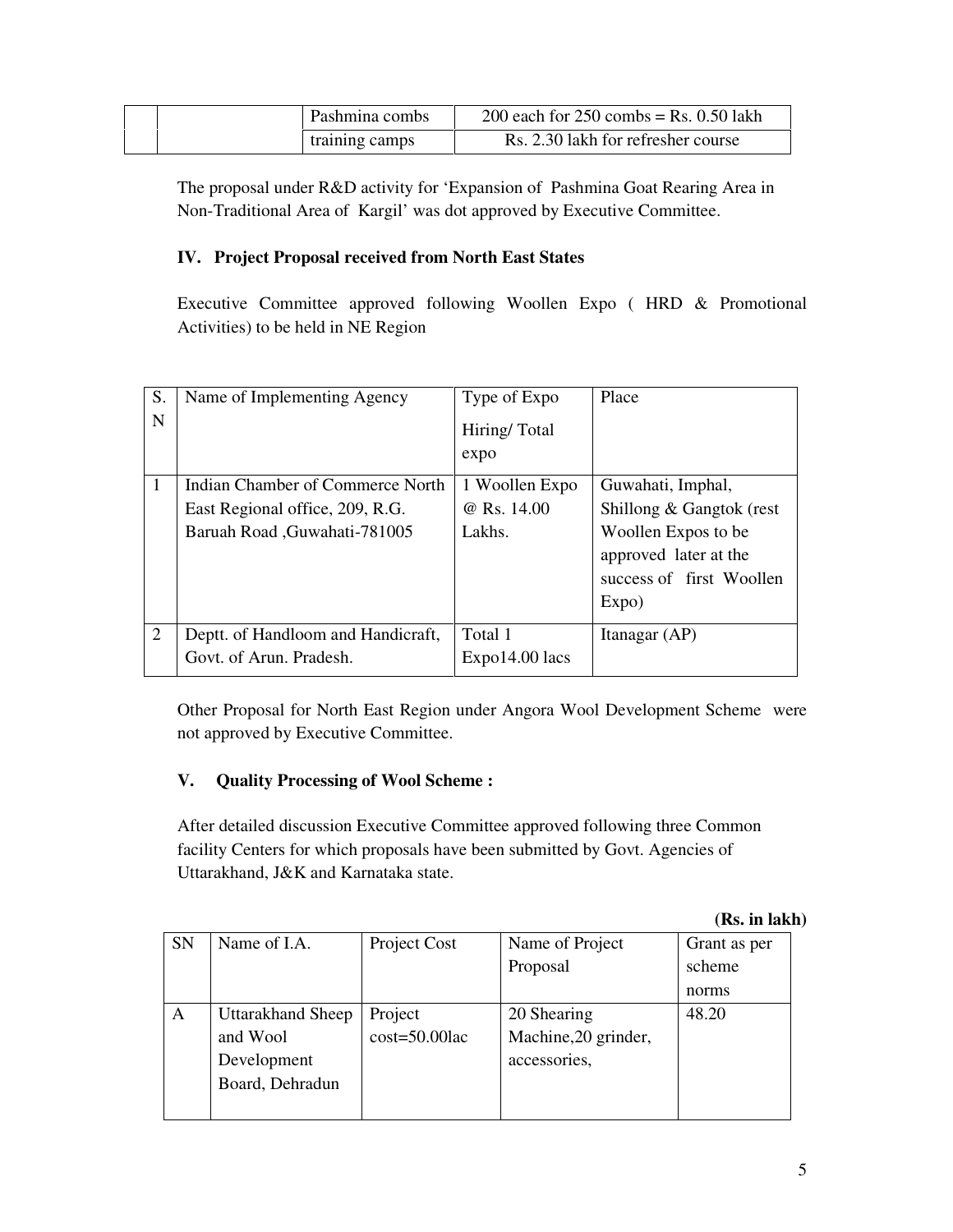| B             | <b>J&amp;K</b> Sheep And | Project Cost-100  | CFC for Scouring    | 50.00 |
|---------------|--------------------------|-------------------|---------------------|-------|
|               | <b>Sheep Products</b>    | Lacs              | Plant & Bailing     |       |
|               | Deve. Board              |                   | Facility            |       |
| $\mathcal{C}$ | Karnataka Sheep          | Rs. 87.78 Lacs    | CFC for carding $&$ | 50.00 |
|               | & Wool Deve.             | for phase 1, land | spinning            |       |
|               | Corp. Bangalore          | & building will   |                     |       |
|               |                          | be provided by    |                     |       |
|               |                          | Corp.             |                     |       |

#### **VI. Discussion on up-gradation & accreditation of Wool Testing Centre, Bikaner (CWDB)**

 Director/ WRA stated that many of the equipments suggested by IICT/ Bhadohi are really not required by Bikaner woolen industry as Bikaner woolen industry is mainly the spinning of Carpet Grade wool and a first step in this direction would be to know the exact testing requirement of the woolen Industry there and on the basis of that requirement, WRA will suggest the requirements of Equipments for which a Sr. Scientist will visit the Wool Testing Laboratory at Bikaner and after that CWDB shall approach NABL for its accreditation.

Chairperson directed ED/ CWDB to process for laboratory accreditation accordingly within 15 days as already lot of time has elapsed since her visit to Bikaner.

### **VII Discussion on opening a Handloom Weaving & Designing Training Centre at Leh.**

Executive Committee did not approve the proposal as there is already a Shawl Weaving Training centre at Leh being run by DC/ Handloom office.

#### **VIII. Setting up a Regional office of CWDB at Ludhiana**

The Executive Director, CWDB informed that during recent meeting of the Governing Body of CWDB it was decided to set up Regional office-cum-Wool Testing Laboratory of the Board at Ludhiana. He also explained that this demand was also raised by Woollen Industry Association of Ludhiana during recent visit of Chairperson/ CWDB to Ludhiana but because already there is a NABL certified testing Laboratory of Textile Committee there, so only Regional Office can be started for which monthly expenditure will be nearly Rs. 70,000/- .

Executive Director/WOOLTEXPRO stated that Amritsar is equally important place and CWDB shall start its office at Amritsar also. Director/ WRA stated that WRA can start its offices at these places if expenditure on salary of the staff posted is paid by CWDB. ED/ CWDB stated that without getting sanctioned new posts, it would be very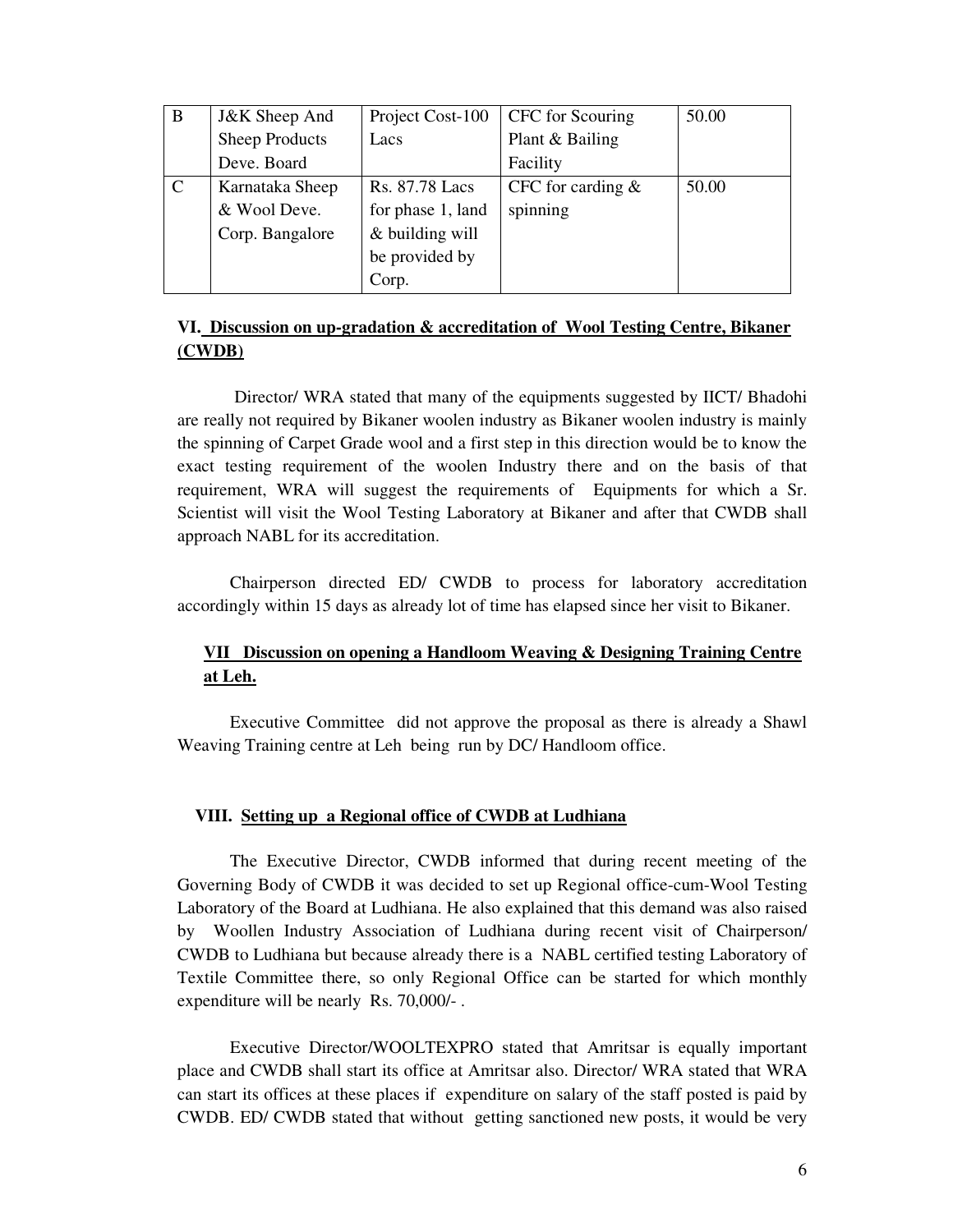difficult to run these offices and a proposal for creation of 5 new posts ( 2 Veterinary Doctors, 2 Textiles Engineers and a Finance and Accounts Officer ) have already been sent to Ministry but these could not be sanctioned till date. After detailed discussion it was decided that, till new posts are created the proposal to start new Centres shall be dropped.

## **IX. Discussion and approval for organizing Woollen Expos at different places during FY 2012-13 : (Exhibition-cum-sale of woollen products) :**

 ED/ CWDB explained the whole Woollen expo scheme under HRD & Promotional scheme in detail and also stated that almost all Implementing Agencies are same, which are organizing these exhibitions in previous years and terms and conditions are also same on which these were organized in previous years. After detailed discussion Executive Committee approved following Woollen expo on same terms and conditions on which these were sanctioned last year.

| S.          | Name of Implementing Agency    | Type of Expo               | Place       | Date/Period            |
|-------------|--------------------------------|----------------------------|-------------|------------------------|
| $\mathbf N$ |                                | Hiring/Total expo          |             |                        |
| 1.          | Director, West Zone Cultural   | 50 Stall (@10,000/-Per     | Shilgram,   | $21 - 30$              |
|             | Centre, Ministry of Cultural,  | $Stall + 2.00$ Lakhs for   | Udaipur.    | Dec.2012               |
|             | Govt of India, Udaipur. (Raj.) | Publicity                  |             | $(10 \text{ Days})$    |
| 2.          | Punyashlok Ahilyadevi          | Total Expo 14.00           | Kisan-      | $12^{th}$ to $16^{th}$ |
|             | Maharasthra Mahamandal         | Lakhs                      | 2012,       | Dec-2012               |
|             | Limited, Pune-411016           |                            | Pune        |                        |
| 3.          | GUSHEEL, Udyog Bhavan,         | Total Expo 14.00           | At          | $11^{th} - 20^{th}$    |
|             | Gandhinagar-Gujarat            | Lakhs                      | Ahmedaba    | Dec-2012               |
|             |                                |                            | $\mathbf d$ |                        |
| 4.          | Joint Director, , DIC, Udhyog  | 50 Stall @ 10,000/-Per     | Jadhpur     | 01.01.2013             |
|             | Bhavan, , Jodhpur. (Raj.)      | $Stall$ ) + 2.00 Publicity |             | to                     |
|             |                                |                            |             | 13.01.2013             |
| 5.          | CEO, HPWOOLFED Shimla-         | Total Expo 14.00 Lacs      | Chandigar   | $3-12$                 |
|             | 171009 (H.P.)                  |                            | $\mathbf h$ | Dec-2011               |
| 6.          | GM, DIC, Pali (Raj.)           | 50 Stall for Hire Expo     | Pali        | Not Given              |
|             |                                | (@ 10,000/-Per Stall)      |             |                        |
| 7.          | The National Small Industries  | Hiring 25 Stall @ Rs       | Pragati     | 14-27                  |
|             | Corporation Ltd, New Delhi-    | 10500/- per Sqmt of 6      | Maidan,     | November-              |
|             | 110020                         | sqm each $+$ S.T. &        | New Delhi   | 2012                   |
|             |                                | Directory Charge 500/-     |             |                        |
| 8.          | Rajasthan Patrika Pvt. Ltd,    | 50 Stall (@10,000/-Per     | Jodhpur,    | $8th$ to $16th$        |
|             | Patrikayan Bhavan, , Jodhpur.  | $Stall + 2.00$ Publicity   | Jaipur &    | Dec-2012               |
|             |                                |                            |             |                        |